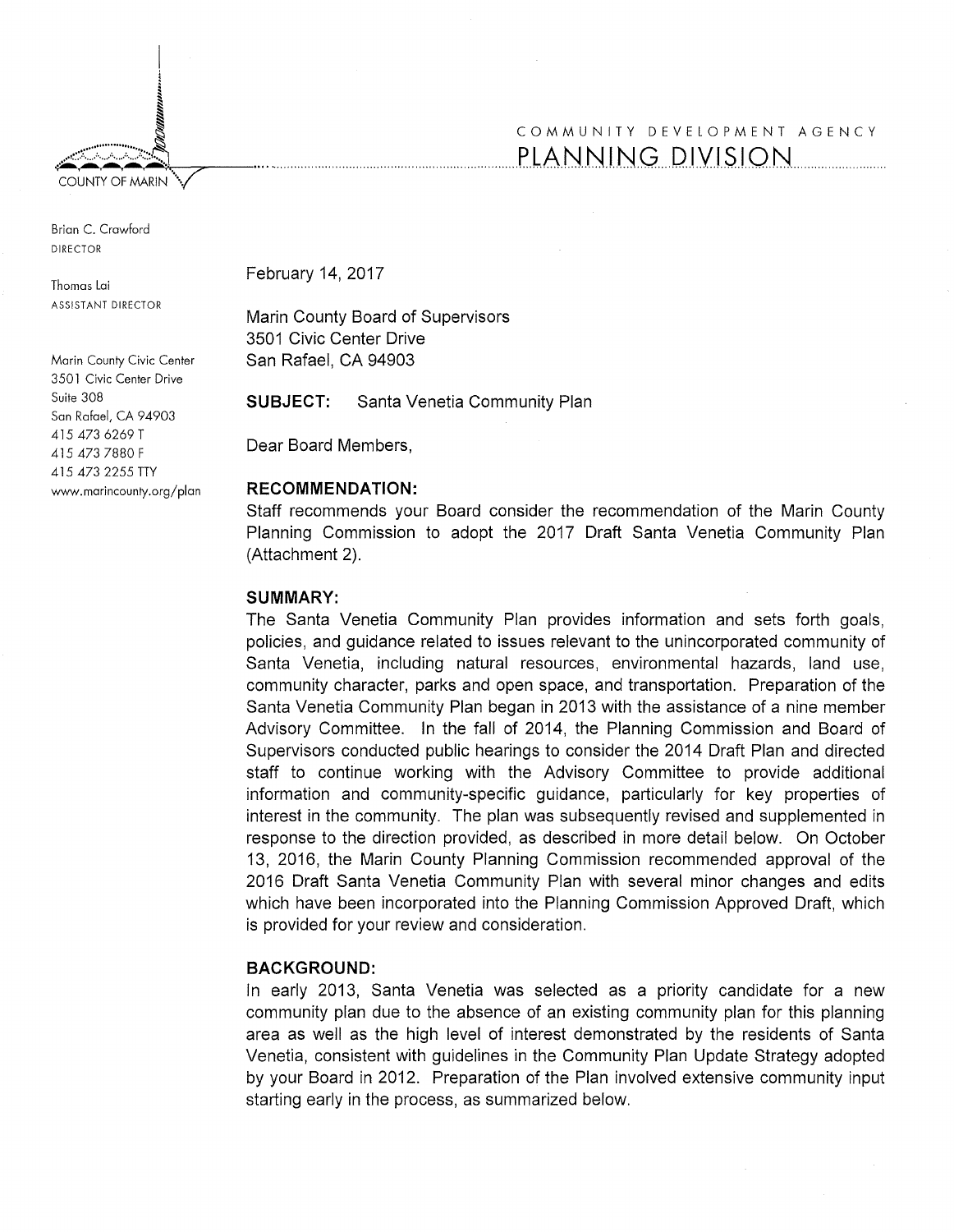Advisory Committee Meetings: An Advisory Committee comprised of nine community representatives appointed by former Supervisor Susan Adams met with staff on a monthly basis over the course of two and a half years to discuss the plan and provide guidance on the scope, public outreach, community engagement, and draft policies.

Public Meetings: Three community-wide public workshops were held in 2013 and 2014 during development of the community plan to engage residents, encourage the sharing of information and ideas, and to obtain input and feedback on various issues including the draft plan.

Online Engagement: A website was developed for the planning effort which has provided all public materials at www.marincounty.org/santavenetia. The website also offers a subscription service for the public to receive email notifications of the project and there are currently more than 350 email subscribers.

Santa Venetia Neighborhood Association (SVNA): The SVNA is an active neighborhood group with over 500 members. During preparation of the plan, staff attended several regularly scheduled SVNA meetings to provide updates on the plan process. In addition, SVNA members assisted staff in publicizing events by publishing notifications of public meetings and providing updates on the process in their bimonthly newsletter, on the SVNA website and through SVNA email lists.

A draft of the Plan was released in the summer of 2014, and was considered by the Planning Commission on October 27, 2014. While the Commission found the plan to be attractive, easy to read, and informative, Commissioners also felt that the plan should be expanded to include land use, density, and design policies for key sites in the community. There were also suggestions that the plan should provide policy direction on issues such as sea level rise, flood control, traffic capacity and affordable housing. The draft Plan was subsequently considered by your Board on November 25, 2014. Board members agreed that it would be appropriate to focus more attention on key properties in the community such as Buck's Launching and various commercial properties. Specifically, the Board indicated that the plan should provide more detailed information on existing zoning and Countywide Plan designations, special features and development considerations, and the ways in which specific Countywide Plan policies and zoning requirements would affect development on each site. However, the Board was not supportive of zoning changes that could raise legal issues or trigger the need for CEQA review. The Board was also in agreement that a countywide sea level rise vulnerability assessment should be completed before sea level rise is addressed in detail for any particular community.

Following public hearings in the fall of 2014, staff continued meeting with the Advisory Committee to incorporate additional information and guidance into the plan in response to the Planning Commission and Board's direction. Following several rounds of review by Advisory Committee members, a Revised Draft Santa Venetia Community Plan was released for public review on August 31, 2016. Key substantive modifications included the following: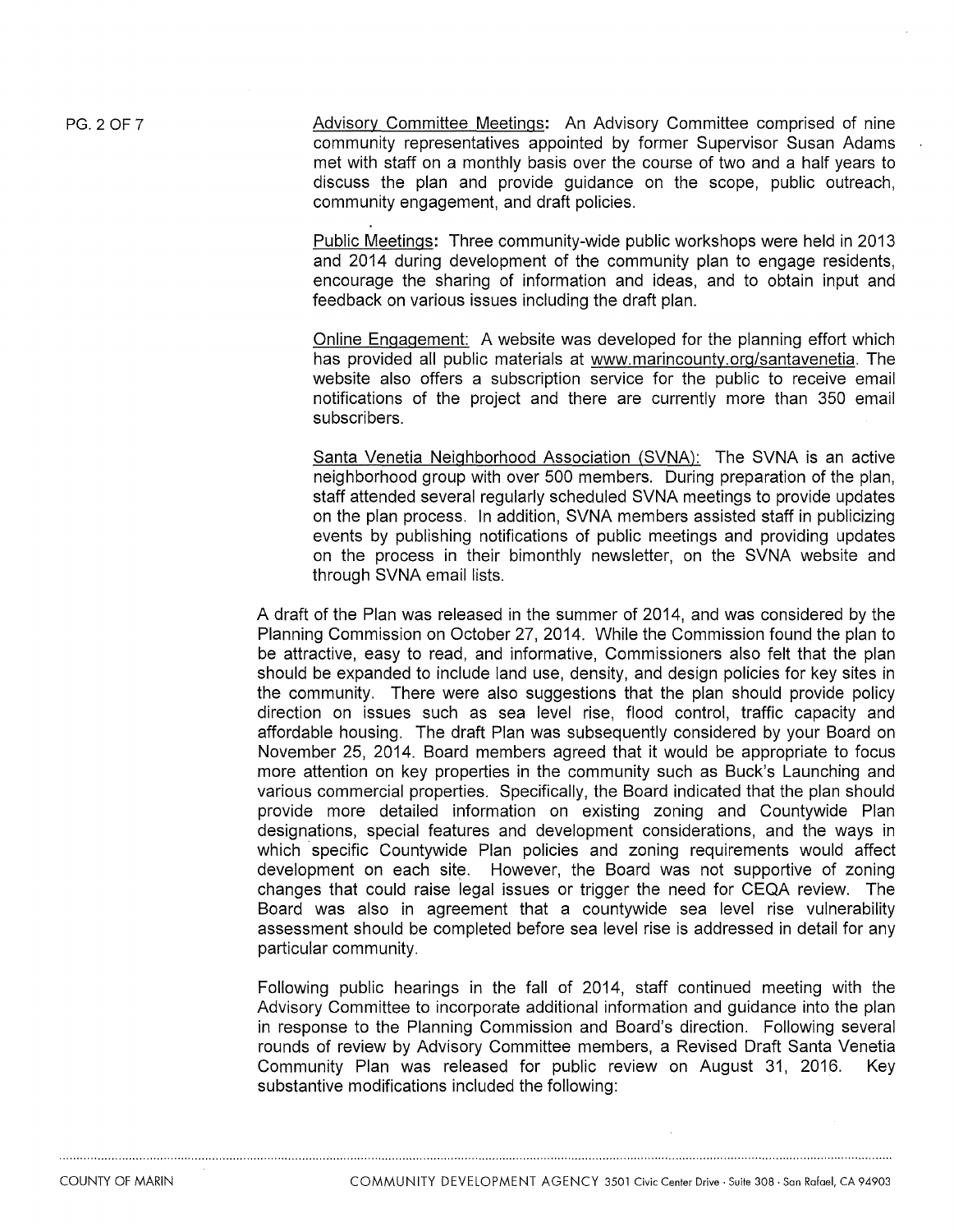PG. 3 OF 7

- More detailed information arid mapping were provided for six potential development/redevelopment sites within the community (Land Use and Community Character Chapter);
- Seven new policies related to natural resource issues such as native tree preservation and invasive plant control were added to the plan (Natural Resources Chapter);
- The Environmental Hazard Chapter was supplemented with more detailed information and updated mapping related to sea level rise;
- New policies were incorporated related to commercial businesses, signage, light pollution, open space areas, and North San Pedro Road (Land Use and Community Character and Transportation Chapters); and
- New recommendations were included related to community open space, recreational assets and the Buck's Launching property (Parks and Open Space Chapter).

### **ORGANIZATION OF THE COMMUNITY PLAN**

The Santa Venetia Community Plan is organized into seven chapters, summarized below. Substantive revisions made to the plan since it was last reviewed by your Board in 2014 are noted for each chapter.

#### **Executive Summary**

An Executive Summary providing a brief overview of the plan was added to the revised Draft, including a Summary of Policies, previously located at the end of the plan.

#### **Chapter One - Introduction**

The Introduction outlines the community plan preparation process and explains the relationship between community plans and the Countywide Plan. It also contains a list of goals, adapted from the Countywide Plan, which were selected by the Advisory Committee to form the framework of the community plan.

# **Chapter Two - Background**

Chapter Two summarizes background material including Santa Venetia's location with respect to the Countywide Plan's environmental corridors and describes some of the external entities which influence the community, such as the City of San Rafael, San Rafael City Schools, and the Sonoma Marin Area Rail Transit (SMART) system. The chapter also provides demographic and historical information about Santa Venetia. Since the previous draft, this chapter was revised to include more detailed information regarding the Santa Venetia Neighborhood Association.

# **Chapter Three - Natural Resources**

The natural resources chapter gives an overview of the many existing policies and programs contained in the Countywide Plan intended to protect, restore, and enhance watersheds, natural habitats, and sensitive species in Marin. Existing development code and zoning regulations including the Native Tree Protection and Preservation Ordinance and the Bayfront Conservation District are also explained and summarized. This chapter contains a description of the natural resource areas most valued by Santa Venetia's residents, as well as some of the issues related to those resources. Since the previous draft, this chapter was amended to include policies related to natural resource issues of particular importance to the community, including marsh and wetland protection, invasive plant control, native tree preservation, and reducing the use of pesticides and insecticides.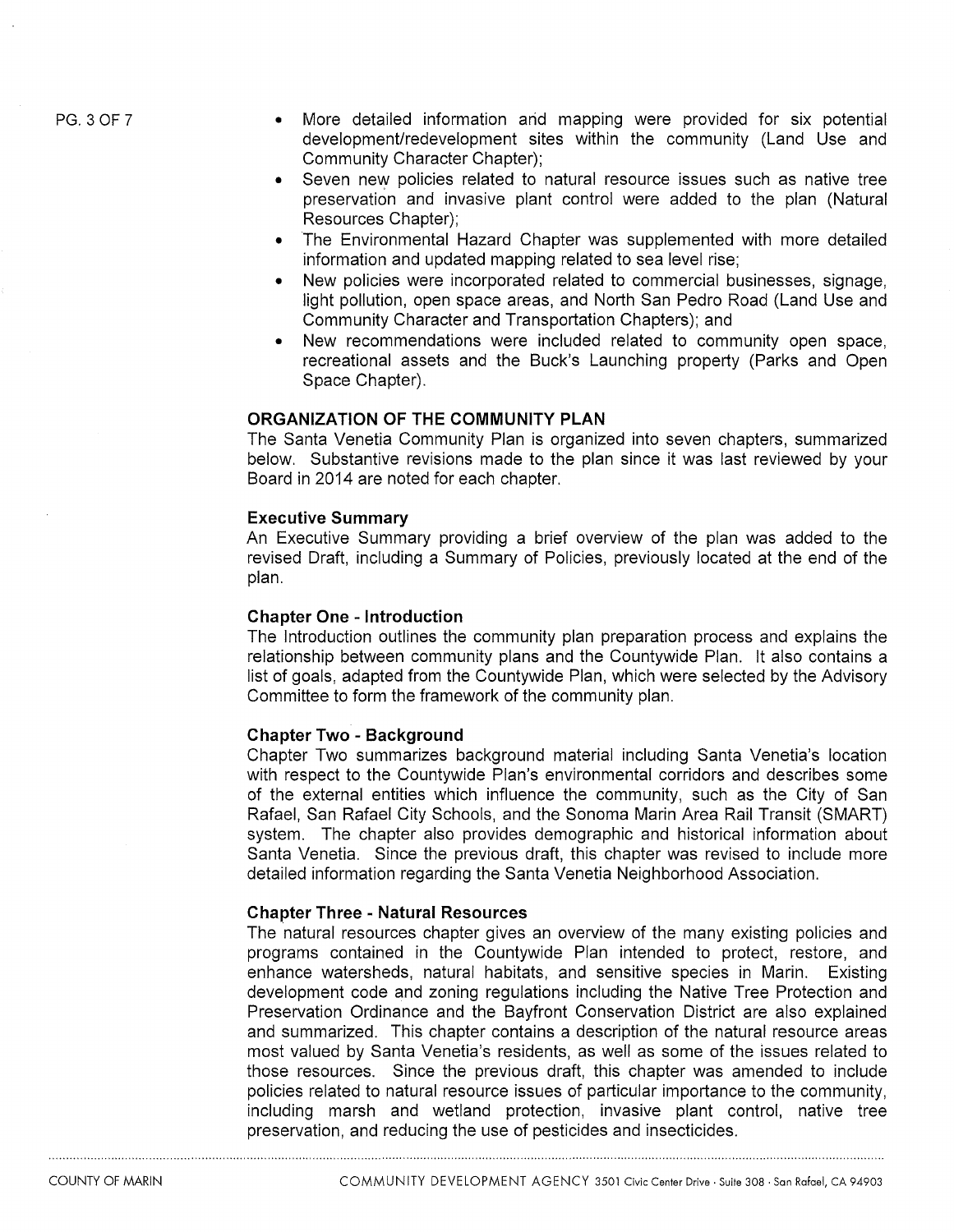#### **Chapter Four - Environmental Hazards**

The environmental hazards chapter focuses on two issues of particular concern to Santa Venetians, flooding and sea level rise. Flood control is a complicated issue largely within the jurisdiction and operational responsibilities of federal, state, and local agencies outside of the Community Development Agency. Therefore, detailed direction or policies on this topic are beyond the scope of the community plan. However, the plan does provide an overview of ongoing efforts by the Flood Control District (Flood Control Zone 7), working in conjunction with the Marin County Watershed Program, to minimize flooding in the community and undertake projects that integrate flood protection and environmental restoration within the Gallinas Creek watershed. The plan also includes a description of County Service Area #6 (formed to dredge the Gallinas Creek channel) and provides a brief summary of the role of the Federal Emergency Management Agency (FEMA) in regulating development in flood zones and administering flood insurance. This chapter acknowledges community concerns regarding sea level rise and lays out conceptual guidance supporting future work to determine specific impacts and appropriate adaptation strategies for Santa Venetia. In response to Advisory Committee input, and with the assistance of Department of Public Works staff, this chapter was revised to incorporate long term flood protection goals for Flood Control Zone 7 acknowledging the need to work toward 100-year flood protection for the Santa Venetia community. A description of the permitting process for boat docks along Gallinas Creek was also provided. Finally, more detailed information and updated mapping was included related to sea level rise.

### **Chapter Five - Land Use and Community Character**

Chapter Five addresses land uses in Santa Venetia and provides a brief discussion of development potential in the community. This chapter describes existing tools used to protect community character, including the Design Review process and the County's Single-family and Multi-family Residential Design Guidelines and Ridge and Upland Greenbelt (RUG) development standards. A brief description of the County's existing noise ordinances is also included. With respect to future development, the community plan includes policies recommending a comprehensive planning approach, based upon active citizen involvement, to address future development and redevelopment in Santa Venetia, particularly on larger and multi-parcel properties. Policies are also included to pursue rezoning of RUG properties (consistent with Countywide Plan program DES-4.e), minimize noise impacts of new uses on surrounding residential areas, and support community-based "neighborhood beautification" efforts. The 2014 Draft Plan included descriptions of three potential developments sites of particular interest to the community, Oxford Valley, the Marin Jewish Community Center, and the former MacPhail School site. In response to direction from the Planning Commission and Board, this section was expanded to include discussion of several additional properties and to provide much more detailed information for the key properties, including density considerations resulting from zoning and Countywide Plan designations, potential site development constraints, key Countywide Plan policies, and community preferences. Detailed mapping of potential constraints, such as wetland and stream conservation areas, was also included. Finally, the draft was revised to include a number of new policies related to commercial businesses, signage, light pollution, and the need to rezone publically-owned open space properties to reflect their use as public open space.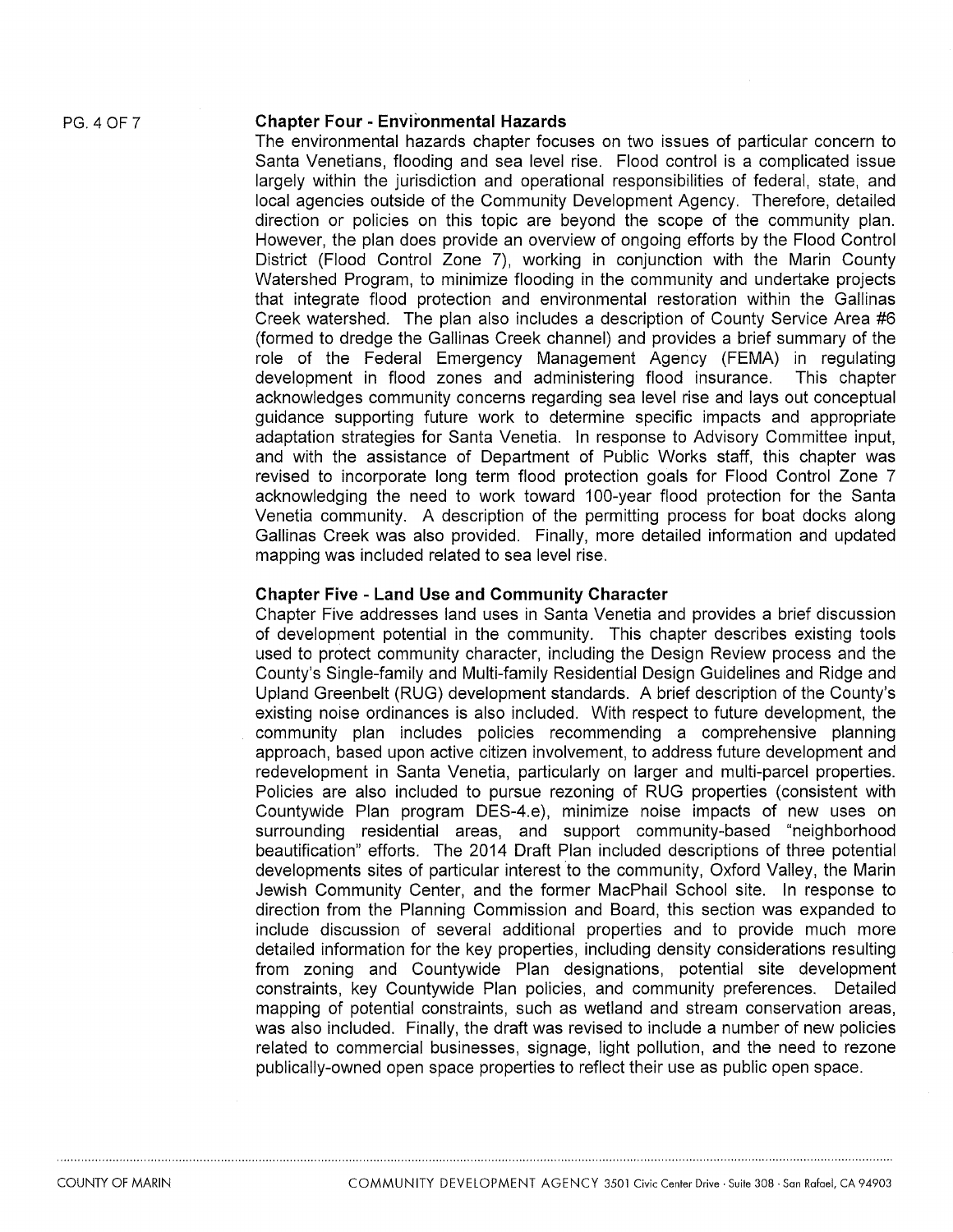### **Chapter Six - Parks and Open Space**

Chapter Six describes how parks and open space preserves are planned, managed and funded in Marin County and provides an overview of the various parks and open space resources in and around Santa Venetia. This chapter also identifies suggestions from the community for consideration as part of future park planning efforts, including improved public access to shoreline areas, additional park restroom facilities and recreational fields, and support for a community center. Since the previous draft, additional community suggestions have been incorporated to preserve the community's existing recreational assets, support private efforts to purchase and protect open space lands, and provide a range of ideas for the Buck's Launching site. Following publication of the revised draft, the Parks Department informed staff that "Heron Hill" is not an independent open space preserve, but rather is considered to be part of the nearby San Pedro Mountain Preserve. Accordingly, the final draft of the plan has been revised to reflect this correction.

### **Chapter Seven - Transportation**

Traffic congestion is an issue of particular concern in Santa Venetia. Chapter Seven describes traffic circulation conditions and constraints in the community, and explains how traffic impacts of new development are analyzed. The plan summarizes existing Countywide Plan policies supporting alternative transportation modes (walking, biking, public transit) and describes the County process for planning and implementing bike and pedestrian facilities through the Marin County Unincorporated Area Bicycle and Pedestrian Master Plan. The Safe Routes to School Program is also noted as an important tool for prioritizing and funding bike and pedestrian improvements in the vicinity of schools, and the plan identifies specific opportunities for additional routes that should be studied. Although existing public transit service in Santa Venetia is somewhat limited, construction the Sonoma-Marin Area Rail Transit (SMART) passenger rail project will significantly increase transit options for Santa Venetia. To address circulation issues in Santa Venetia, the community plan includes a variety of policies intended to reduce existing congestion through new or enhanced bicycle and pedestrian facilities and to ensure that the traffic impacts of new development are accurately assessed. To maintain existing community character, a policy has also been added to clarify the community's preference for maintaining North San Pedro Road as a two-lane roadway.

# **PLANNING COMMISSION RECOMMENDATION**

As noted previously, the Planning Commission considered the 2016 Draft Santa Venetia Community Plan on October 13, 2016, and recommended approval of the plan to your Board with several modifications changes and edits which have been incorporated into the Planning Commission Approved Draft Plan provided as Attachment 2 to this report. In addition to minor revisions and edits to correct typographic errors and update information, the Planning Commission recommended the following substantive modifications:

1. Modify existing Policy LU-8 to address underwater properties as follows:

**LU-8: Rezone Open Space Properties** Rezone the following publically-owned properties to Open Area (OA) and, where applicable, amend he Countywide Plan land use designation to Open Space (OS) to reflect their use as public open space:

- o Santa Venetia Marsh: APN 180-090-03
- o Santa Margarita Island: APN 180-021-20 & 21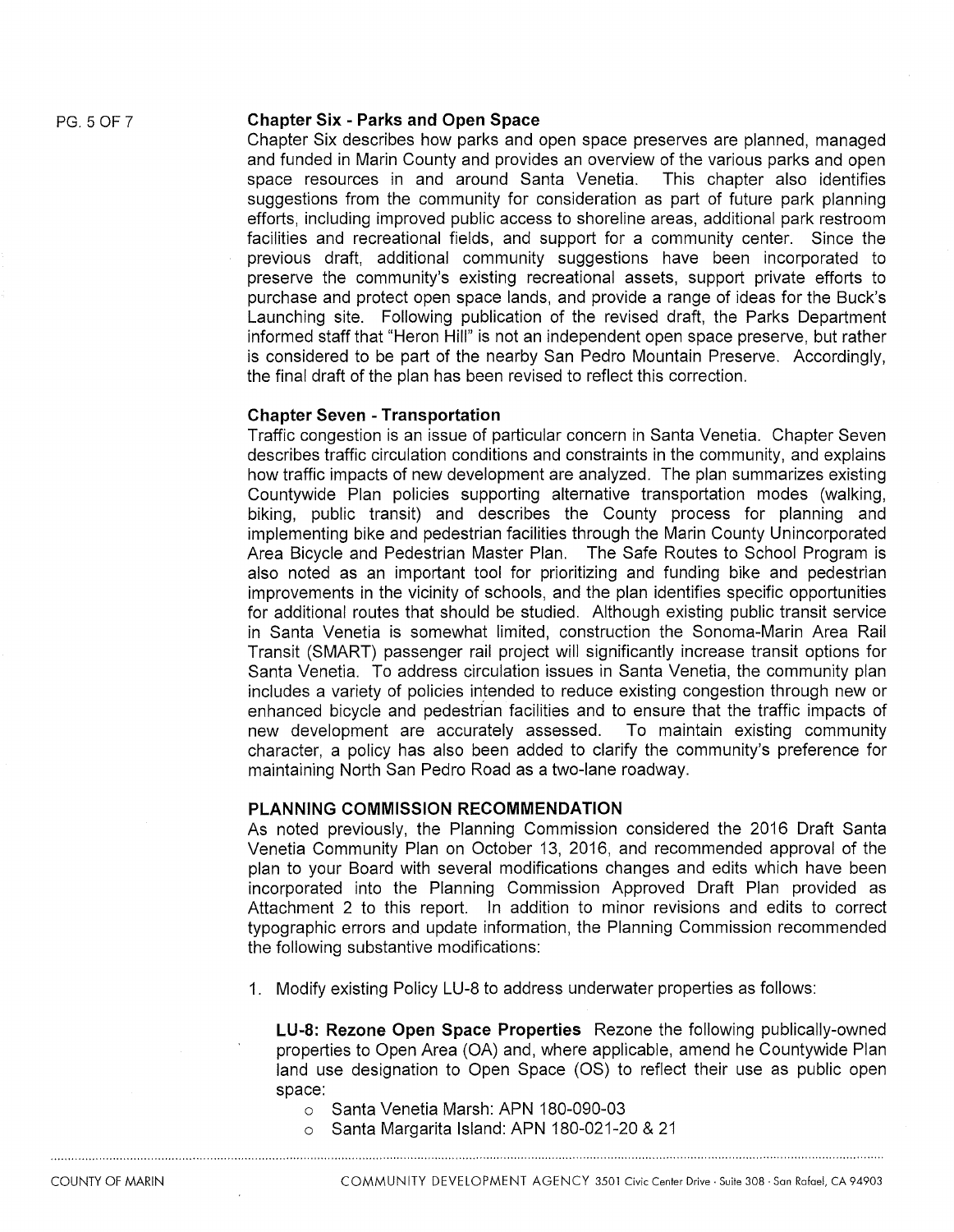PG. 6 OF 7

o "Heron Hill": APN 180-231-05, 06, 07 & 09 and 180-291-04 This policy should be considered in the context of a broader initiative by CDA to rezone publicly-owned open space properties to OA on a countywide basis. The rezoning of underwater properties should also be considered as part of this effort to prevent inappropriate development of tidal areas adjoining Santa Venetia and throughout the County.

2. Revise the Introduction to incorporate the Countywide Plan guiding principles by inserting the following text.

The Countywide Plan focuses on the "Three E's" of sustainability: the environment, the economy, and social equity. Maximizing the balance of a healthy environment, economic viability, and social equity is important for establishing a sustainable future for the County and for individual communities. The Guiding Principles of the Countywide Plan offer the following overarching sustainability goals:

# **Environmental Quality**

- $\triangleright$  Link equity, economy, and the environment locally, regionally, and globally.
- $\triangleright$  Minimize the use of finite resources, and use all resources efficiently and effectively.
- $\triangleright$  Reduce greenhouse gas emissions that contribute to global warming.
- ▶ Protect and restore open space, wilderness, and damaged ecosystems, and enhance habitats for biodiversity.
- $\triangleright$  Protect agricultural lands and work to maintain the County's agricultural heritage, while supporting the production of healthy, fresh, locally grown food; and
- $\triangleright$  Reduce the use and minimize the release of hazardous materials.

# **Social Equity**

- $\triangleright$  Protect and expand fair and affordable housing opportunities to meet a diversity of housing needs.
- $\triangleright$  Cultivate ethnic, cultural, and socioeconomic diversity within communities; and
- $\triangleright$  Support public health, safety, and social justice, and provide equal access to amenities and services.

# **Economy**

- $\triangleright$  Provide affordable, efficient, and effective transportation to better connect jobs, housing, schools, shopping and recreation facilities and which reduces dependence on single occupancy vehicles, conserves resources, improves air quality, and reduces traffic congestion;
- $\triangleright$  Support locally owned businesses and retain, expand, and attract a diversity of businesses that meet the needs of the residents and strengthen the economic base; and
- $\triangleright$  Educate and prepare our workforce and all sectors of the community to retain meaningful employment and achieve economic independence.